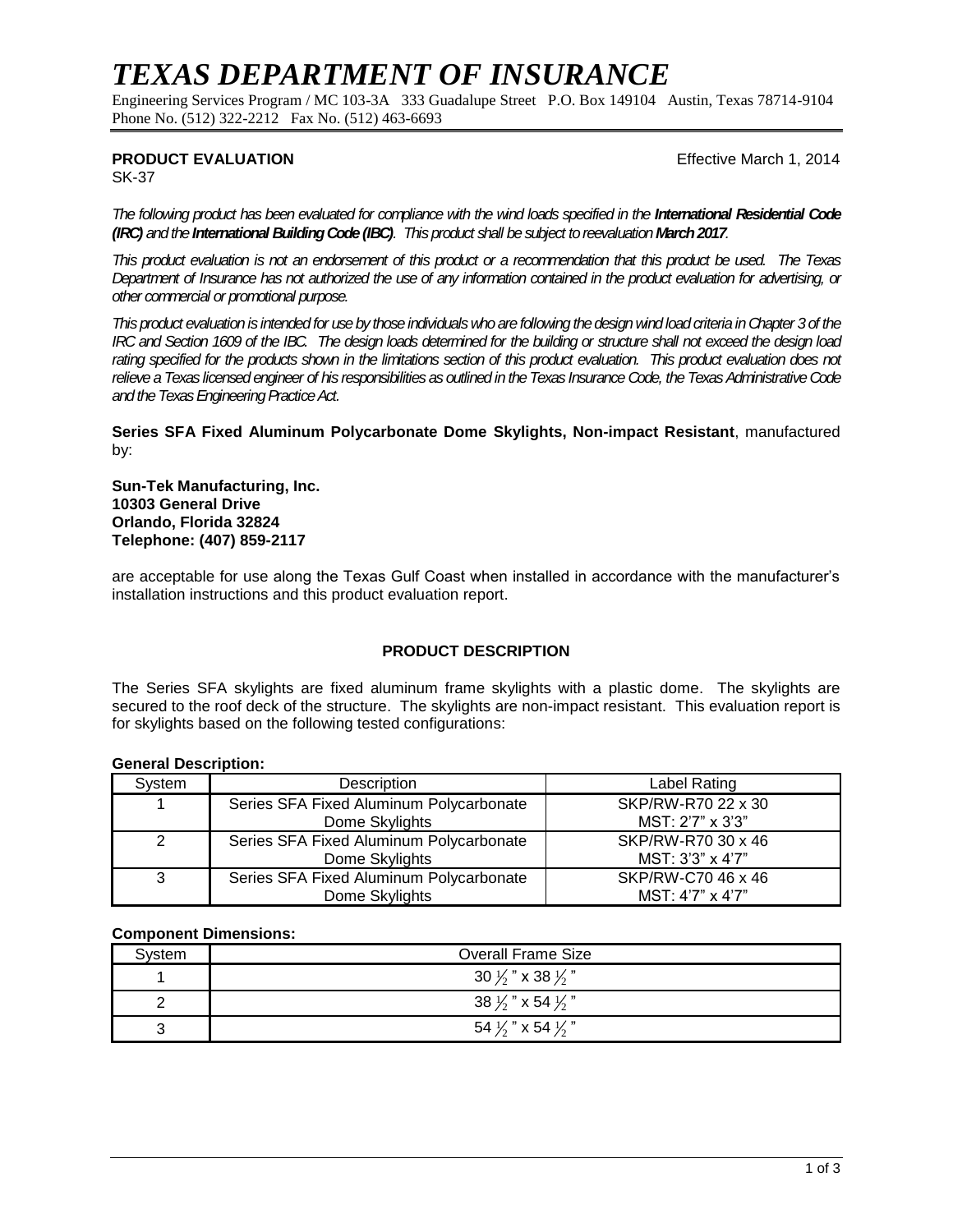# **Glazing Description:**

| System | Glass Construction | Glazing Method $\textdegree$ |
|--------|--------------------|------------------------------|
|        | $SG-1$             | $GM-1$                       |
|        | $SG-2$             | $GM-1$                       |
|        | $SG-3$             | GM-1                         |

Note:  $1$  See the "Glass Construction Key" for the glazing construction.

 $2$  See the "Glazing Method Key" for the glazing method description.

# **Glass Construction Key:**

- SG-1: The skylight is glazed with an outer polycarbonate dome and an inner polycarbonate flat panel. The outer dome has a 0.050" thickness and the inner panel has a 0.030" thickness.
- SG-2: The skylight is glazed with an outer polycarbonate dome and an inner polycarbonate flat panel. The outer dome has a 0.060" thickness and the inner flat panel has a 0.040" thickness.
- SG-3: The skylight is glazed with an outer polycarbonate dome and an inner polycarbonate flat panel. The outer dome has a 0.080" thickness and the inner flat panel has a 0.060" thickness.

# **Glazing Method Key:**

GM-1: The polycarbonate dome and panel is exterior glazed with a silicone between the dome and panel and sealed to the frame with butyl tape.

**Frame Construction:** The frame is constructed of 6063-T6 aluminum. The frame is miter cut and TIG welded.

#### **Reinforcement:** None.

**Hardware:** None.

#### **Product Identification:**

**System 1:** A certification program label (NAMI) will be affixed to the skylight. The certification program label includes the manufacturer's name (**Sun-Tek Manufacturing, Inc.**); product name: **SFA2230 Fixed Aluminum Polycarbonate Dome Skylight**; performance characteristics; the approved inspection agency (NAMI); and the following applicable standard: AAMA/WDMA/CSA 101/I.S.2/A440-05.

**Systems 2 and 3:** A certification program label (NAMI) will be affixed to the skylight. The certification program label includes the manufacturer's name (**Sun-Tek Manufacturing, Inc.**); product name: **SFA Fixed Aluminum Polycarbonate Dome Skylight**; performance characteristics; the approved inspection agency (NAMI); and the following applicable standard: AAMA/WDMA/CSA 101/I.S.2/A440- 05.

# **LIMITATIONS**

#### **Design pressures (DP):**

| <b>Svstem</b> | Maximum Width (in.) | Maximum Height (in.) | Design Pressure (psf) |
|---------------|---------------------|----------------------|-----------------------|
|               |                     |                      |                       |
|               | 30                  |                      |                       |
|               | 46                  | 46                   |                       |

**Impact Resistance:** These assemblies do not satisfy the Texas Department of Insurance's criteria for protection from windborne debris. These assemblies will need to be protected with an impact protective system when installed in areas where windborne debris protection is required.